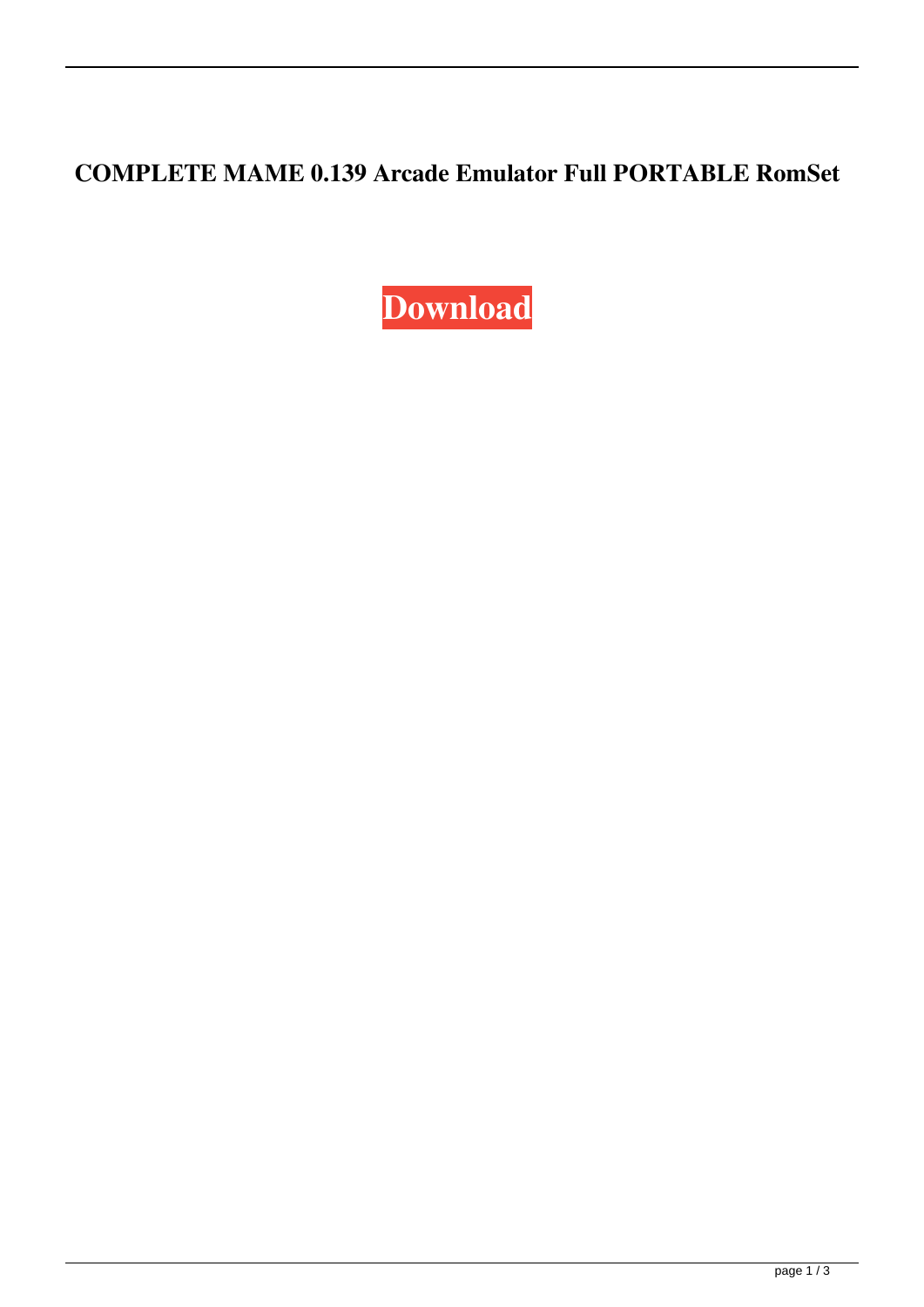Emulator ROMS/Dumps. ROMs are the game installation code and the game itself on a digital medium, which allows players to run it on their home computers. ROMs are a collection of files and/or binaries which are designed to be used with a computer. When a ROM is placed in a computer's system memory, the computer (in the most basic form, usually the computer's operating system or a so-called "operating system emulator") allows the player to interact with the software. ROMs may also be of a higher capacity than a typical game, and usually contain a game level editor or the game itself, with ROMs often containing both. Sample Game: PPM Dream List of best PlayStation games is a list of the best-selling video games which were released for the original PlayStation game console. Many of these games released for the PlayStation, as opposed to the PlayStation 2 and later releases. However, some games released on the PlayStation 2 were originally released for the PlayStation. Examples include Gran Turismo 2, a port of Gran Turismo using the PlayStation 2's Cell Broadband Engine, and Tekken 3, the third title in the Tekken series, which was first released on the PlayStation. [ERROR]: """""" "emulator hack"""" The Arcade game is a role-playing video game for the Amiga, Commodore 64, Atari ST and DOS. Published by Konami in Japan, it was released in Japan in June of 1990, North America in September of the same year, and Europe in 1991. Complete Arcade game is a game emulator for your pc to play arcade games like Mortal Combat 4, Final Fight 1 2 3, Wolfenstein 3D, GTA, Virtua Fighter and many other arcade games. emuarcade.com, home of the world's best arcade emulator. Mame is a software emulator for game arcade that runs on most Microsoft Windows platforms. Mame emulates the popular early 1980's arcade games. The PAL version of MAME was developed by the Spanish group known as MAMEteam. The KONAMI version, developed by Konami Digital Entertainment was distributed by OnLive, a popular digital distribution service. A demo ROM for Gameboy allows you to play a golf game (Golf) and a two player game (Golf 2) before purchasing the full version. You can play this using your Gameboy using a cradle. A.W.D. Interactive produces database software packages for almost every commercial